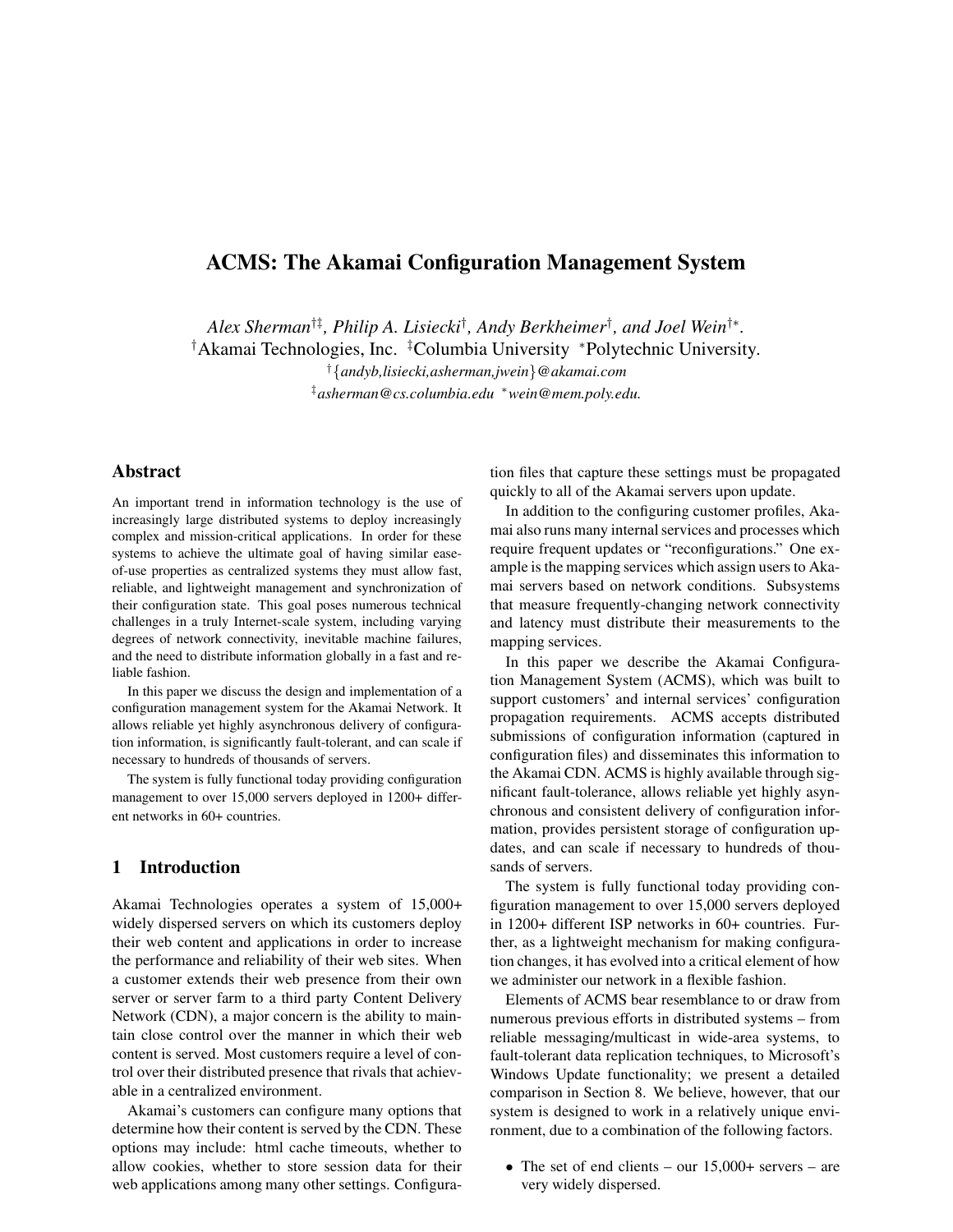- At any point in time a nontrivial fraction of these servers may be down or may have nontrivial connectivity problems to the rest of the system. An individual server may be out of commission for several months before being returned to active duty, and will need to get caught up in a sane fashion.
- Configuration changes are generated from widely dispersed places – for certain applications, any server in the system can generate configuration information that needs to be dispersed via ACMS.
- We have relatively strong consistency requirements. When a server that has been out-of-touch regains contact it needs to become up to date quickly or risk serving customer content in an outdated mode.

Our solution is based on a small set of front-end distributed Storage Points and a back-end process that manages downloads from the front-end. We have designed and implemented a set of protocols that deal with our particular availability and consistency requirements.

The major contributions of this paper are as follows:

- We describe the design of a live working system that meets the requirements of configuration management in a very large distributed network.
- We present performance data and detail some lessons learned from a building and deploying such a system.
- We discuss in detail the distributed synchronization protocols we introduced to manage the front ends Storage Points. While these protocols bear similarity to several previous efforts, they are targeted at a different combination of reliability and availability requirements and thus may be of interest in other settings.

#### **1.1 Assumptions and Requirements**

We assume that the configuration files will vary in size from a few hundred bytes up to 100MB. Although very large configuration files are possible and do occur, they in general should be more rare. We assume that most updates must be distributed to every Akamai node, although some configuration files may have a relatively small number of subscribers. Since distinct applications submit configuration files dynamically, there is no particular arrival pattern of submissions, and at times we could expect several submissions per second. We also assume that the Akamai CDN will continue to grow. Such growth should not impede the CDN's responsiveness to configuration changes. We assume that submissions could originate from a number of distinct applications running at distinct locations on the Akamai CDN. We assume that each submission of a configuration file *foo* completely overwrites the earlier submitted version of *foo*. Thus, we do not need to store older versions of *foo*, but the system must correctly synchronize to the latest version. Finally, we assume that for each configuration file there is either a single writer or multiple idempotent (non-competing) writers.

Based on the motivation and assumptions described above we formulate the following requirements for ACMS:

*High Fault-Tolerance and Availability.* In order to support all applications that dynamically submit configuration updates, the system must operate 24x7 and experience virtually no downtime. The system must be able to tolerate a number of machine failures and network partitions, and still accept and deliver configuration updates. Thus, the system must have multiple "entry points" for accepting and storing configuration updates such that failure of any one of them will not halt the system. Furthermore, these "entry points" must be located in distinct ISP networks so as to guarantee availability even if one of these networks becomes partitioned from the rest of the Internet.

*Efficiency and Scalability.* The system must deliver updates efficiently to a network of the size of the Akamai CDN, and all parts of the system must scale effectively to any anticipated growth. Since updates, such as a customer's profile, directly effect how each Akamai node serves that customer's content, it is imperative that the servers synchronize relatively quickly with respect to the new updates. The system must guarantee that propagation of updates to all "alive" nodes takes place within a few minutes from submission. (Provided of course, that there is network connectivity to such "alive" or functioning nodes from some of our "entry points.").

*Persistent Fault-Tolerant Storage.* In a large network some machines will always be experiencing downtime due to power and network outages or process failures. Therefore, it is unlikely that a configuration update can be delivered synchronously to the entire CDN in the time of submission. Instead the system must be able to store the updates permanently and deliver them asynchronously to machines as they become available.

*Correctness.* Since configuration file updates can be submitted to any of the "entry points," it is possible that two updates for the same file *foo* arrive at different "entry points" simultaneously. We require that ACMS provide a unique ordering of all versions and that the system synchronize to the latest version for each configuration file. Since slight clock skews are possible among our machines, we relax this requirement and show that we allow a very limited, but bounded reordering. (See section 3.4.2).

*Acceptance Guarantee.* ACMS "accepts" a submis-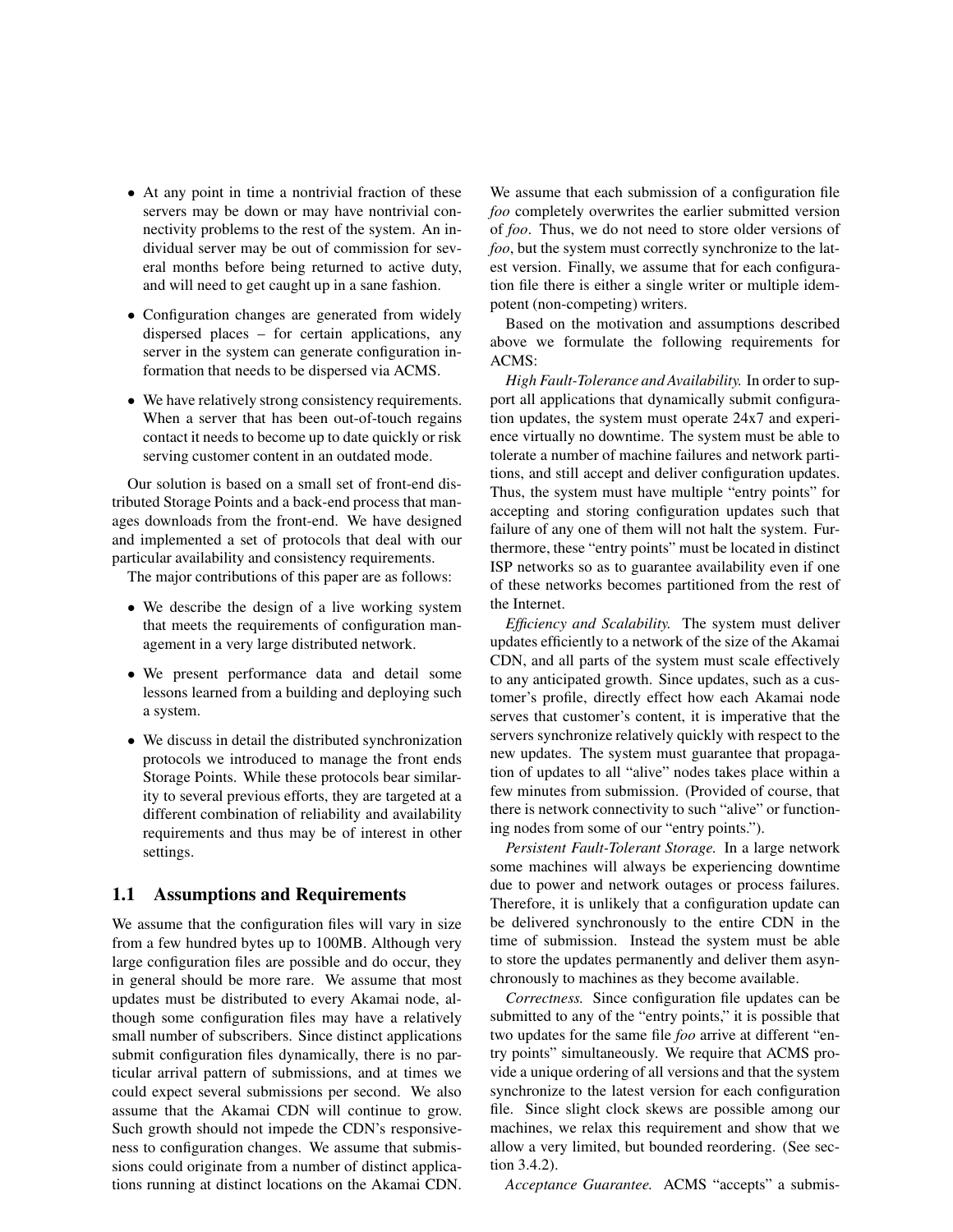sion request only when the system has "agreed" on this version of the update. The agreement in ACMS is based on a "quorum" of "entry points." (The quorum used in ACMS is at the core of our architecture and is discussed in great detail throughout the paper). The agreement is necessary, because if the "entry point" that receives an update submission becomes cut off from the Internet it will not be able to propagate the update to the rest of the system. In essence, the *Acceptance Guarantee* stipulates that if a submission is accepted, a quorum has agreed to propagate the submission to the Akamai CDN.

*Security.* Configuration updates must be authenticated and encrypted so that ACMS cannot be spoofed nor updates read by any third parties. The techniques that we use to accomplish this are standard, and we do not discuss them further in this document.

## **1.2 Our Approach**

We observe that the ACMS requirements fall into two sets. The first set of requirements deals with update management: highly available, fault-tolerant storage and correct ordering of accepted updates. The second set of requirements deals with delivery: efficient and secure propagation of updates. Instinctively we split the architecture of the system into two subsystems – the "frontend" and the "back-end" – that correspond to the two sets of requirements. The front-end consists of a small set (typically 5 machines) of Storage Points (or SPs). The SPs are deployed in distinct Tier-1 networks inside wellconnected data centers. The SPs are responsible for accepting and storing configuration updates. The back-end is the entire Akamai CDN that subscribes to the updates and aids in the update delivery.

High availability and fault-tolerance come from the fact that the SPs constitute a fully decentralized subsystem. ACMS does not depend on any particular SP to coordinate the updates, such as a database master in a persistent MOM (message-oriented middleware) storage. ACMS can tolerate a number of failures or partitions among the Storage Points. Instead of relying on a coordinator, we use a set of distributed algorithms that help the SPs synchronize configuration submissions. These algorithms that will be discussed later are quorum-based and require only a majority of the SPs to stay alive and connected to one another in order for the system to continue operation. Any majority of the SPs can reconstruct the full state of the configuration submissions and continue to accept and deliver submissions.

To propagate updates, we considered a push-based vs. a pull-based approach. In a push-based approach the SPs would need to monitor and maintain state of all Akamai hosts that require updates. In a pull-based approach all Akamai machines check for new updates and request them. We observed that the Akamai CDN itself is fully optimized for HTTP download, making the pullbased approach over HTTP download a natural choice. Since many configuration updates must be delivered to virtually every Akamai server, this allows us to use Akamai caches effectively for common downloads and thus reduce network bandwidth requirements. This natural choice helps ACMS scale with the growing size of the Akamai network.

As an optimization we add an additional set of machines (the Download Points) to the front-end. Download Points offer additional sites for HTTP download and thus alleviate the bandwidth demand placed on the Storage Points.

To further improve the efficiency of the HTTP download we create an index hierarchy that concisely describes all configuration files available on the SPs. A downloading agent can start with downloading the root of the hierarchical index tree and work its way down to detect changes in any particular configuration files it is interested in.

The rest of this paper is organized as follows. We give an architecture overview in section 2. We discuss our distributed techniques of quorum-based replication and recovery in sections 3 and 4. Section 5 describes the delivery mechanism. We share our operational experience and evaluation in sections 6 and 7. Section 8 discusses related work. We conclude in section 9.

### **2 Architecture Overview**

The architecture of ACMS is depicted in Figure 1.

First an application submitting an update (also known as a *publisher*) contacts an ACMS Storage Point. The publisher transmits a new version of a given configuration file. The SP that receives an update submission is also known as the *Accepting SP* for that submission. Before replying to the client the Accepting SP makes sure to replicate the message on at least a quorum (a majority) of Servers (i.e., Storage Points). Servers store the message persistently on disk as a file. In addition to copying the data, ACMS runs an algorithm called Vector Exchange that allows a quorum of SPs to *agree* on a submission. Only after the agreement is reached does the Accepting SP acknowledge the publisher's request, by replying with "Accept."

Once the agreement among the SPs is reached, the data can also be offered for download. The Storage Points *upload* the data to their local HTTP servers (i.e., HTTP servers runs on the same machines as the SPs).

Since only a quorum of SPs is required to reach an agreement on a submission, some SPs may miss an occasional update due to downtime. To account for replication messages missed due to downtime, the SPs run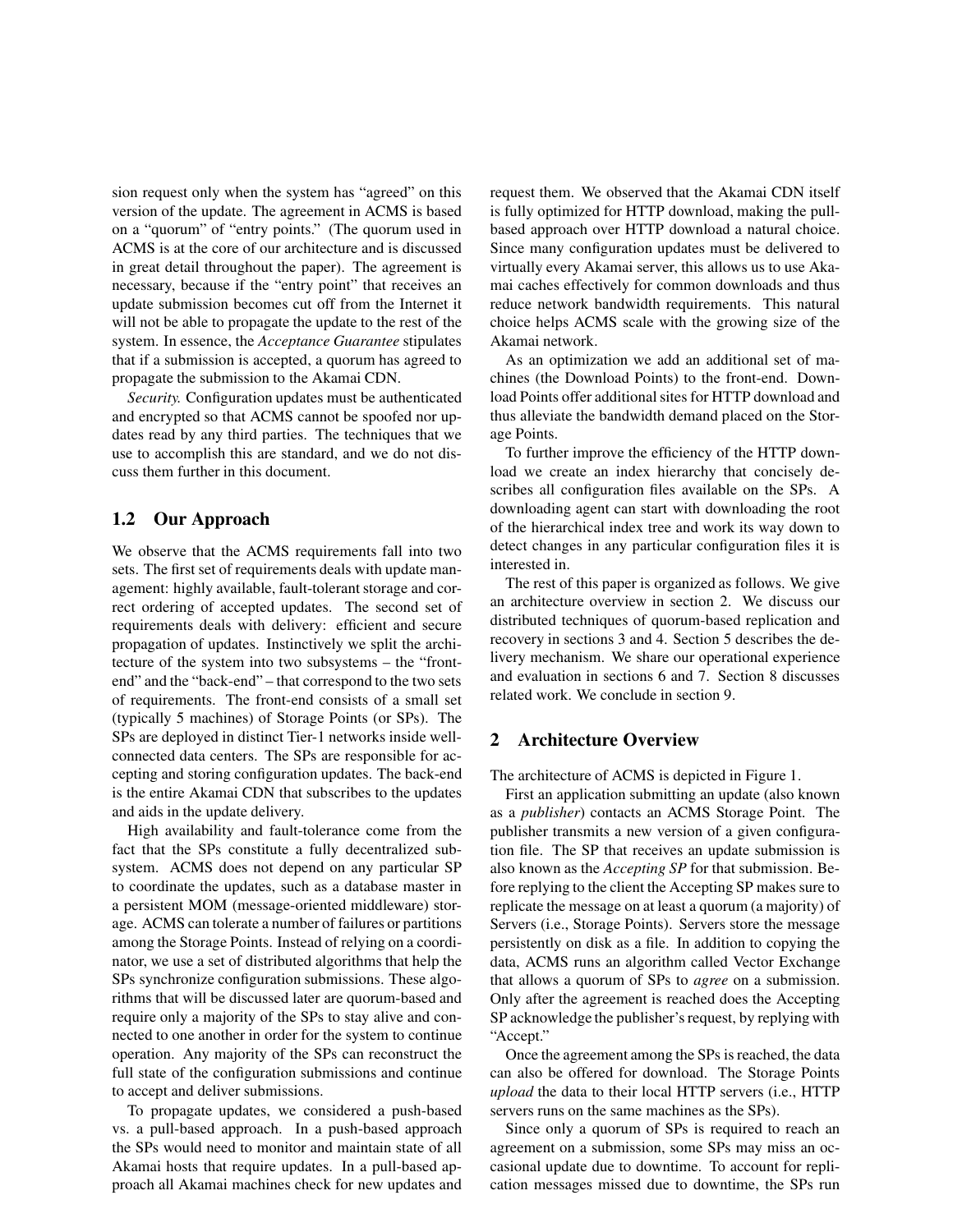

Figure 1: ACMS: Publishers, Storage Points, and Receivers (Subscribers)

a recovery scheme called *Index Merging*. Index Merging helps the Storage Points recover any missed updates from their peers.

To subscribe for configuration updates, each server (also known as a *node*) on the Akamai CDN runs a process called *Receiver* that coordinates subscriptions for that node. Services on each node subscribe with their local Receiver process to receive configuration updates. Receivers periodically make HTTP IMS (If-Modified-Since) requests for these files from the SPs. Receivers send these requests via the Akamai CDN, and most of the requests are served from nearby Akamai caches reducing network traffic requirements.

We add an additional set of a few well-positioned machines to the front-end, called the Download Points (DPs). DPs never participate in initial replication of updates and rely entirely on Index Merging to obtain the latest configuration files. DPs alleviate some of the download bandwidth requirements from the SPs. In this way data replication between the SPs does not need to compete as much for bandwidth with the download requests from subscribers.

### **3 Quorum-based Replication**

The fault-tolerance of ACMS is based on the use of a simple quorum. In order for an Accepting SP to accept an update submission we require that the update be both replicated to and agreed upon by a quorum of the ACMS SPs. We define *quorum* as a majority. As long as a majority of the SPs remain functional and not partitioned from one another, this majority subset will intersect with the initial quorum that accepted a submission. Therefore, this latter subset will collectively contain the knowledge of all previously accepted updates.

This approach is deeply rooted in our assumption that ACMS can maintain a majority of operational and *connected* SPs. If there is no quorum of SPs that are functional and can communicate with one another ACMS will halt and refuse to accept new updates until a *connected quorum* of SPs is re-established.

Each SP maintains connectivity by exchanging liveness messages with its peers. Liveness messages also indicate whether the SPs are fully functional or *healthy*. Each SP reports whether it has pairwise connectivity to a quorum (including itself) of healthy SPs. The reports arrive at the Akamai NOCC (Network Operations Command Center) [2]. If a majority of ACMS SPs fails to report pairwise connectivity to a quorum, a red alert is generated in the NOCC and operation engineers perform immediate connectivity diagnosis and attempt to fix the network or server problem(s).

By placing SPs inside distinct ISP networks we reduce the probability of an outage that would disrupt a quorum of these machines. (See some statistics in section 6.) Since we require only a majority of SPs to be connected, it means we can tolerate a number of failures due to partitioning, hardware, or software malfunctions. For example, with an initial set containing five SPs, we can tolerate two SP failures or partitions and still maintain a viable majority of three SPs. When any single SP malfunctions, a lesser priority alert also triggers corrective action from the NOCC engineers. ACMS operational experience with maintaining a connected quorum and various failure cases are discussed in detail in section 6.

The rest of the section describes the quorum-based Acceptance Algorithm in detail. We also explain how ACMS replication and agreement methods satisfy *Correctness* and *Acceptance* requirements outlined in section 1.1 and discuss maintenance of the ACMS SPs.

#### **3.1 Acceptance Algorithm**

The ACMS Acceptance Algorithm consists of two phases: replication and agreement. In the replication phase, the Accepting SP copies the update to at least a quorum of the SPs.

The Accepting SP first creates a temporary file with a unique filename (UID). For a configuration file *foo* the UID may look like this: "foo.A.1234", where *A* is the name of the Accepting SP and "1234" is the timestamp of the request in UTC (shortened to 4 digits for this example). This UID is unique, because each SP allows only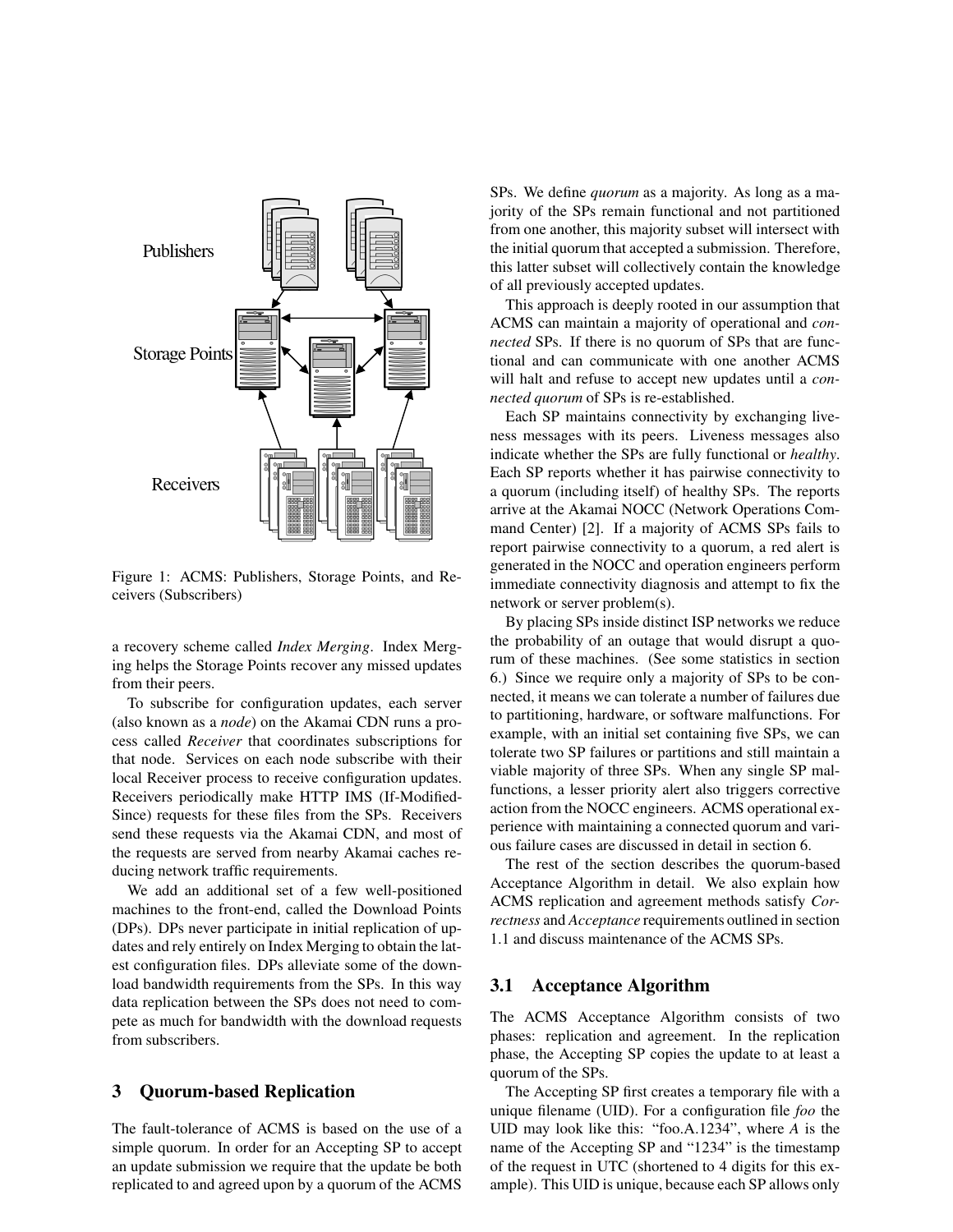one request per file per second.

The Accepting SP then sends this file that contains the update along with its MD5 hash to a number of SPs over a secure TCP connection. Each SP that receives the file stores it persistently on disk (under the UID name), verifies the hash, and acknowledgesthat it has stored the file.

If the Accepting SP fails to replicate the data to a quorum after a timeout, it replies with an error to the publishing application. The timeout is based on the size of the update, and a very low estimate of available bandwidth between this SP and its peers. (If the Accepting SP does not have connectivity to a quorum it replies much sooner and does not wait for a timeout to expire).

Otherwise, once at least a quorum of SPs (including the Accepting SP) has stored the temporary file, the Accepting SP initiates the second phase to obtain an agreement from the Storage Points on the submitted update.

### **3.2 Vector Exchange**

Vector Exchange (also called "VE") is a light-weight protocol that forms the second phase of the acceptance algorithm – the *agreement* phase. As the name suggests, VE involves Storage Points exchanging a state vector. The VE vector is just a bit vector with a bit corresponding to each Storage Point. A 1-bit indicates that the corresponding Storage Point *knows* of a given update. When a majority of bits are set to 1, we say that an *agreement* occurs and it is safe for any SP (that sees the majority of the bits set) to upload this latest update.

In the beginning of the agreement phase, the Accepting SP initializes a bit vector by setting its own bit to 1 and the rest to 0, and broadcasts the vector along with the UID of the update to the other SPs. Any SP that sees the vector sets its corresponding bit to 1, stores the vector persistently on disk and re-broadcasts the modified vector to the rest of the SPs. Persistent storage guarantees that the SP will not lose its vector state on process restart or machine reboot. It is safe for each SP to set the bit even if it did not receive the temporary file during the replication phase. Since at least a quorum of the SPs have stored this temporary file, it can always locate this file at a later stage.

Each SP learns of the agreement independently when it sees a quorum of bits set. Two actions can take place when a SP learns of the agreement for the first time. When the Accepting SP that initiated the VE instance learns of the agreement it *accepts* the submission of the publishing application. When any SP (including the Accepting SP) learns of the agreement it *uploads* the file. Uploading means that the SP copies the temporary file to a permanent location on its local HTTP server where it is now available for download by the Receivers. If it does not have the temporary file then it downloads it from one of the other SPs via the recovery routine (section 4).

Note, that it is possible for the Accepting SP to become "cut-off" from the quorum after it initiates the VE phase. In this case it does not know whether its broadcasts were received and whether the agreement took place. It is then forced to reply only with "Possible Accept" rather than "Accept" to the publishing application. We recommend that the publisher that gets cut off from the Accepting SP or receives a "Possible Accept" should try to re-submit its update to another SP. (From a publisher's perspective the reply of "Possible Accept" is equivalent to "Reject." The distinction was made initially purely for the purpose of monitoring this condition.)

As in many *agreement* schemes, the purpose of the VE protocol is to deal with some Byzantine network or machine failures [18]. In particular, VE prevents an individual SP (or a minority subset of SPs) from uploading new data and then becoming "disconnected" from the rest of the SPs. A quorum of SPs could then continue to operate successfully without the knowledge that the minority is advertising a new update. This new update would become available only to a small subset of the Akamai nodes that can reach the minority subset, possibly causing a discord in the Akamai network viz. the latest updates.

VE is based on earlier ideas of vector clocks introduced by by Fidge [10] and Mattern [24]. Section 8 compares Acceptance Algorithm with Two-Phase Commit and other agreement schemes used in common distributed systems.

## **3.3 An Example**

We give an example to demonstrate both phases of the Acceptance Algorithm. Imagine that our system contains five Storage Points named *A*, *B*, *C*, *D*, and *E* with SP *D* down temporarily for a software upgrade. With five SPs the quorum required for the Acceptance algorithm is three SPs.

SP *A* receives a submission update from publisher *P* for configuration file "foo". To use the example from section 3.1 SP *A* stores the file under a temporary UID: *foo.A.1234*.

SP *A* initiates the replication phase by sending the file in parallel to as many SPs as it can reach. SPs *B*, *C*, and *E* store the temporary update under the UID name. (SP D is down and does not respond). SPs *B* and *C* happen to be the first SPs to acknowledge the reception of the file and the MD5 hash check. Now *A* knows that the majority (*A*, *B*, and *C*) have stored the file and *A* is ready to initiate the agreement phase.

SP *A* broadcasts the following VE message to the other SPs:

foo.A.1234 A:1 B:0 C:0 D:0 E:0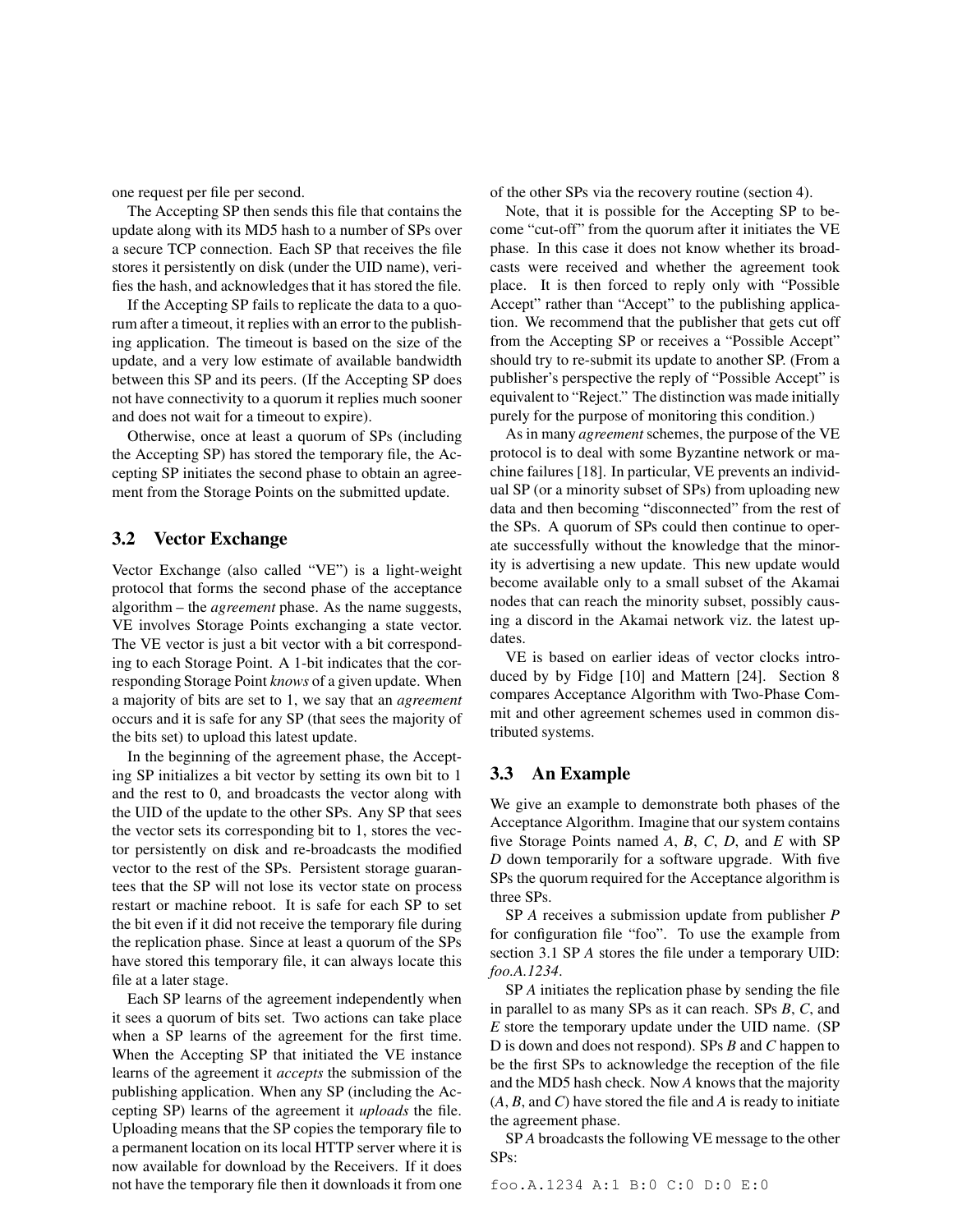This message contains the UID of the pending update and the vector that has only *A*'s bit set. (*A* stores this vector state persistently on disk prior to sending it out).

When SP *B* receives this message it adds its bit to the vector, stores the vector, and broadcasts it:

```
foo.A.1234 A:1 B:1 C:0 D:0 E:0
```
After a couple of rounds all four live SPs store the following message with all bits set except for *D*'s:

```
foo.A.1234 A:1 B:1 C:1 D:0 E:1
```
At this point, as each SP sees that the majority of bits is set, *A*, *B*, *C*, and *E* upload the temporary file in place of the permanent configuration file foo, and store in their local database the UID of the latest agreed upon version of file foo: *foo.A.1234*. All older records of foo can be discarded.

#### **3.4 Guarantees**

We now show that our Acceptance Algorithm satisfies the acceptance and correctness requirements, provided that our quorum assumption holds.

#### **3.4.1 Acceptance Guarantee**

Having introduced the quorum-based scheme we now restate the acceptance guarantee more precisely than in section 1.1. The acceptance guarantee states that if the Accepting SP has accepted a submission, it will be uploaded by a quorum of SPs.

*Proof:* The Accepting SP accepts only when the update has been replicated to a quorum AND when the Accepting SP can see a majority of bits set in the VE vector. Now if the Accepting SP can see a majority of bits set in the VE vector it means that at least a majority of the SPs have stored a partially filled VE vector during the agreement phase. Therefore, any future quorum will include at least one SP that stores the VE vector for this update. Once such a SP is part of a quorum, after a few re-broadcast rounds, all of the SPs in this future quorum will have their bits set. Therefore, all the SPs in the latter quorum will decide to upload.

So based on our assumption that a quorum of connected SPs can be reasonably maintained, acceptance by ACMS implies a future decision by at least a quorum to upload the update.

The converse of the acceptance guarantee does not necessarily hold. If the quorum decides to upload, it does not mean that the Accepting SP will accept. As stated earlier the Accepting SP may be "cut off" from the quorum after VE phase is initiated, but before it completes. In that case the Accepting SP replies with "Possible Accept," because it's likely but not definite. The publishing application treats this reply as "Reject" and tries to resubmit to another SP.

The probability of a "Possible Accept" is very small, and we have never seen it occur in the real system. The reason for that is that in order for the VE phase to be initiated the replication phase must succeed. If the replication is successful it most likely means that the lighter VE phase that also requires connectivity to a quorum (but less bandwidth) will also succeed. If the replication phase fails, ACMS replies with a definite "Reject."

#### **3.4.2 Correctness**

The Correctness requirements state that ACMS provides a unique ordering of all update versions for a given configuration file AND that the system synchronizes to the latest submitted update. We later relaxed that guarantee to state that ACMS allows *limited* re-ordering in deciding which update is the latest, due to clock skews. More precisely, accepted updates for the same file submitted at least  $2T + 1$  seconds apart will be ordered correctly.  $T$  is the maximum allowed clock skew between any two communicating SPs.

The unique ordering of submitted updates is guaranteed by the UID assigned to a submission as soon as it is received by ACMS (regardless of whether it will be accepted). The UID contains both a UTC timestamp from the SP's clock and the SP's name. The submissions for the same configuration file are first ordered by time and then by the Accepting SP name. So "foo.B.1234" is considered to be more recent than "foo.A.1234", and it is kept as the later version. A Storage Point accepts only one update per second for a given configuration file.

Since we do not use logical synchronized clocks, slight clock skews and reordering of updates are possible. We now explain how we bound such reordering, and why any small reordering is acceptable in ACMS.

We bound the possible skew between any two communicating SPs by  $T$  seconds (where  $T$  is usually set to 20 seconds). Our communication protocols enforce this bound by rejecting liveness messages from SPs that are at least  $T$  seconds apart. (I.e., such pairs of servers appear virtually dead to each other). As a result it follows that no two SPs that accept updates for the same file can have a clock skew more than 2T seconds.

*Proof:* Imagine SPs *A* and *B* that are both able to accept updates. This means both *A* and *B* are able to replicate these update to a majority of SPs. These majorities must overlap by at least one SP. Moreover, neither *A* nor *B* can have more than a *T* second clock skew from that SP. So *A* and *B* cannot be more than 2T seconds apart.

Developers of the Akamai subsystems that submit configuration files to Akamai nodes via ACMS are advised to avoid mis-ordering by submitting updates to the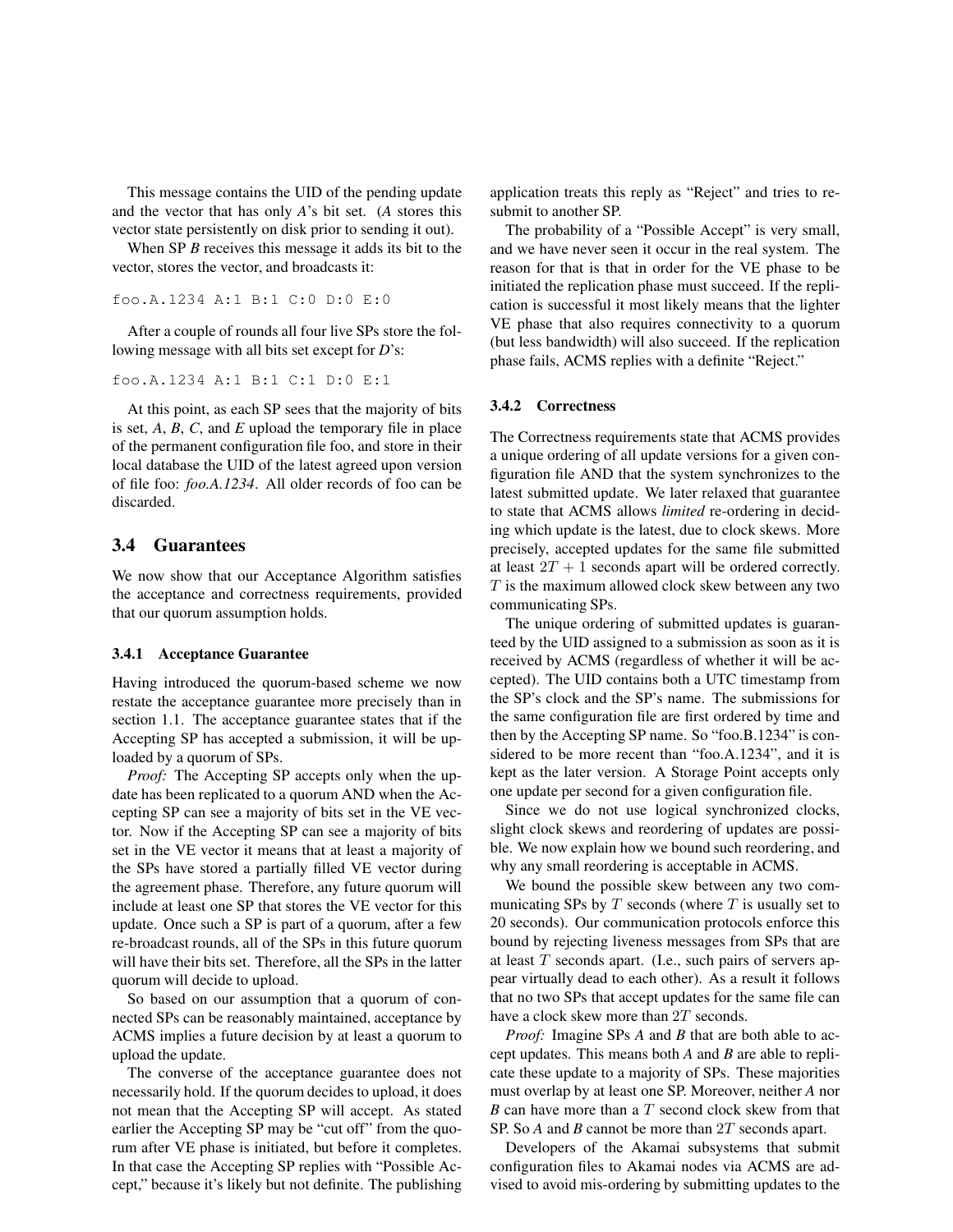same configuration file at intervals of at least  $2T + 1$ . In addition, we use NTP [3] to synchronize our server clocks, and in practice we find very rare instances when our servers are more than one second apart.

Finally with ACMS, it is actually acceptable to reorder updates within a small bound such as 2T. We are not dealing with competing editors of a distributed filesystem. Subsystems that are involved in configuring a large CDN such as Akamai must and do cooperate with each other. In fact, we considered two cases of such subsystems that update the same configuration file. Either there is only one process that submits updates for file "foo", or there are redundant processes that submit the same or idempotent updates for file "foo". In the case of a single publishing process, it can easily abide by the 2T rule and therefore avoid reordering. In the case of redundant writers – that exist for fault-tolerance – we do not care whose update within the  $2T$  period is submitted first as these updates are idempotent. Any more complex distributed systems that publish to ACMS use leader election to select a publishing process, effectively reducing these systems to one-publisher systems.

## **3.5 Termination and Message Complexity**

In almost all cases VE terminates after the last SP in a quorum broadcasts its addition to the VE vector. However, in an unlikely event where a SP becomes partitioned off during a VE phase it attempts to broadcast its vector state once every few seconds. This way, once it reconnects to a quorum it can notify the other SPs of its partial state.

VE is not expensive and the number of messages exchanged is quite small. We make a small change to the protocol as it was originally described by adding a small random delay (under 1 second) before a re-broadcast of the changed vector by a SP. This way, instead of all SPs re-broadcasting in parallel, only one SP broadcasts at a time. With the random delay, on average each SP will only broadcast once after setting its bit. This results in  $O(n^2)$  unicast messages.

We use the gossip model, because the numbers of participants and the size of the messages are both small. The protocol can easily be amended to have only the Accepting SP do a re-broadcast after it collects the replies. Only when an SP does not hear the re-broadcast does it switch to a gossip mode. When the Accepting SP stays connected until termination the number of messages exchanged is just  $O(n)$ .

#### **3.6 Maintenance**

Software or OS upgrades performed on individual Storage Points must be coordinated to prevent an outage of a quorum. Such upgrades are scheduled independently on individual Storage Points so that the remaining system still contains a connected quorum.

Adding and removing machines with quorum-based systems is a theoretically tricky problem. Rambo [19] is an example of a quorum-based system that solves dynamic set configuration changes by having an old quorum agree on a new configuration.

Since adding or removing SPs is extremely rare we chose not to complicate the system to allow dynamic configuration changes. Instead, we halt the system temporarily by disallowing accepts of new updates, change the set configuration on all machines, wait for a new quorum to sync up on all state (via the Recovery algorithm), and allow all SPs to resume operation. Replacing a dead SP is a simpler procedure where we bring up a new SP with the same SP ID as the old one and clean state.

### **3.7 Flexibility of the VE Quorum**

ACMS' quorum is configured as *majority*. Just like in the Paxos [16] algorithm this choice guarantees that any future quorum will necessarily intersect with an earlier one and all previously accepted submissions can be recovered. However, this definition is quite flexible in VE and allows for consistency vs. availability trade-offs. For example, one could define a quorum to be just a couple of SPs which would offer loose consistency, but much higher availability. Since there is a new VE instance for each submission, one could potentially configure a different quorum for each file. If desired, this property can be used to add or remove SPs by reconfiguring each SP independently, resulting in a very slight and temporary shift toward consistency over availability.

#### **4 Recovery via Index Merging**

Recovery is an important mechanism that allows all Storage Points that experience down time or a network outage to "sync up" all latest configuration updates.

Our Acceptance Algorithm guarantees that at least a quorum of SPs stores each update. Some Akamai nodes may only be able to reach a subset of the SPs that were not part of the quorum that stored the update. Even if that subset intersects with the quorum, that Akamai node may need to retry multiple downloads before reaching a SP that stores the update. To increase the number of Akamai nodes that can get their updates and improve the efficiency of download, preferably all SPs should store all state.

In order to "sync up" any missed updates Storage Points continuously run a background recovery protocol with one another. The downloadable configuration files are represented on the SPs in the form of an index tree.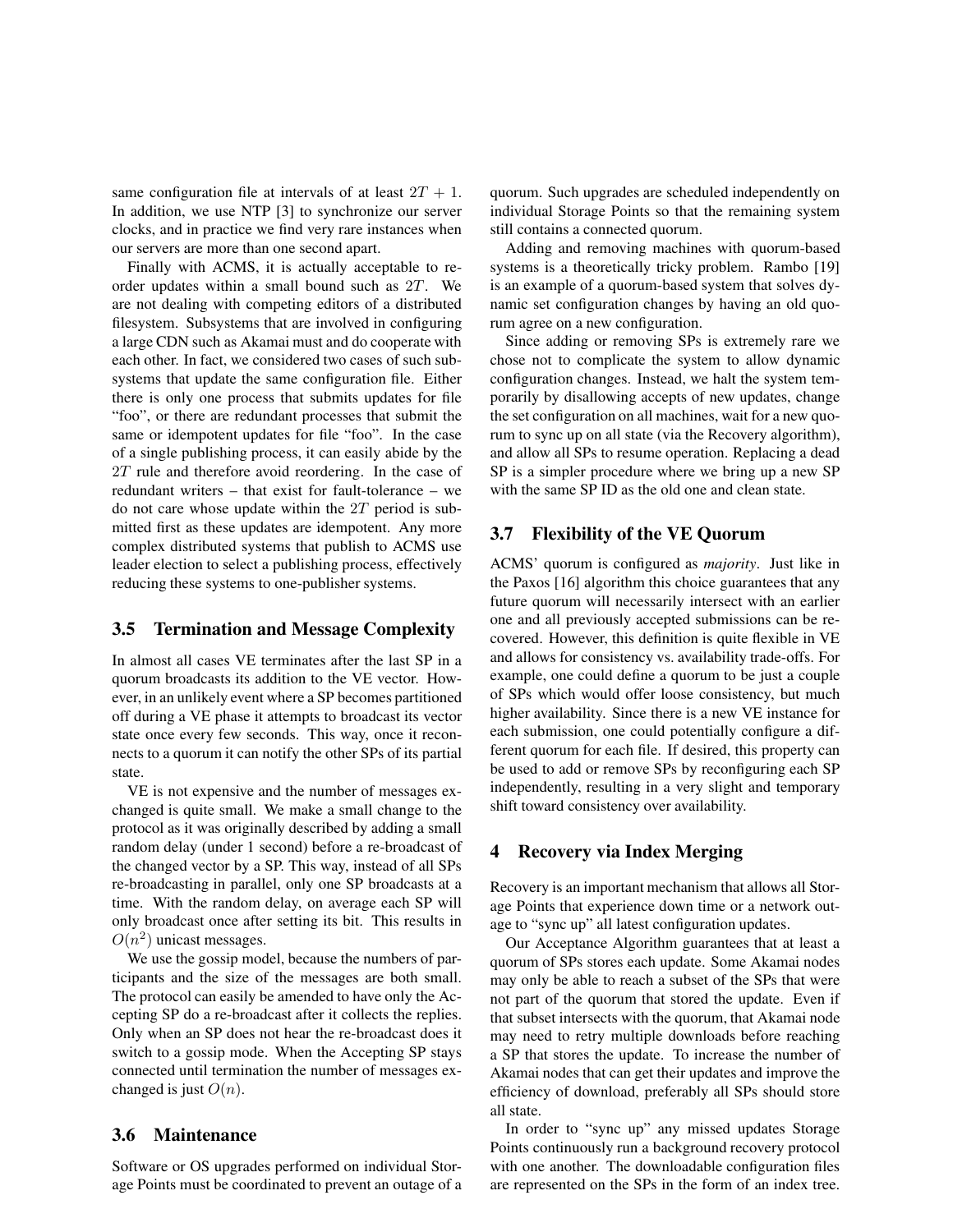The recovery protocol is called Index Merging. The SPs "merge" their index trees to pick up any missed updates from one another.

The Download Points also need to "sync up" state. These machines do not participate in the Acceptance Algorithm and instead rely entirely on the recovery protocol on Storage Points to pick up all state.

## **4.1 The Index Tree**

For a concise representation of the configuration files, we organize the files into a tree. The configuration files are split into groups. A Group Index file lists the UIDs of the latest agreed upon updates for each file in the group. The Root Index file lists all Group Index files together with the latest modification timestamps of those indexes. The top two layers (i.e. the Root and the Group indexes) completely describe the latest UIDs of all configuration files and together are known as the *snapshot* of the SP.

Each SP can modify its *snapshot* when it learns of a quorum agreement through the Acceptance Algorithm or by seeing a more recent UID in a snapshot of another SP.

Since a quorum of SPs should together have a complete state, for full recovery each SP needs only to merge in a snapshot from  $Q - 1$  other SPs (where  $Q =$ majority). (Download Points need to merge in state from Q SPs).

The configuration files are assigned to groups statically when the new configuration file is provisioned on ACMS. A group usually contains a logical set of files subscribed to by a set of related receiving applications.

### **4.2 The Index Merging Algorithm**

At each round of the Index Merging Algorithm a SP A picks a random set of  $Q - 1$  other SPs and downloads and parses the index files from those SPs. If it detects a more recent UID of a configuration file, SP A updates its own snapshot, and attempts to download the missing file from one of its peers. Note that it is safe for  $A$  to update its snapshot before obtaining the file. Since the UID is present in another SP's snapshot it means that the file has already been agreed upon and stored by a quorum.

To avoid frequent parsing of one another's index files, the SPs remember the timestamps of one another's index trees and make HTTP IMS (if-modified-since) requests. If an index file has not been changed, HTTP 304 (notmodified) is returned on the download attempt.

Index Merging rounds run continuously.

#### **4.3 Snapshots for Receivers**

As a side-effect the snapshots also provide an efficient way for Receivers to learn of latest configuration file versions. Typically receivers are only interested in a subset of the index tree that describes their subscriptions. Receivers also download index files from the SPs via HTTP IMS requests.

Using HTTP IMS is efficient but is also problematic because each SP generates its own snapshot and assigns its own timestamps to the index files that it uploads. Thus it is possible for a SP  $\Lambda$  to generate an index file with more recent timestamp than SP  $B$ , but less recent information. If a Receiver is unlucky and downloads the index file from A first, it will not download an index with a lower timestamp from B, until the timestamp increases. It may take a while for it to get all the necessary changes.

There are two solutions to this problem. In one solution we could require a Receiver to download an index tree independently from each SP, or at least a quorum of the SPs. Having each Receiver download multiple index trees is an unnecessary waste of bandwidth. Furthermore, requiring each Receiver to be able to reach a a quorum of SPs reduces system availability. Ideally, we only require that a Receiver be able to reach one SP that itself is part of a quorum.

We implemented an alternative solution, where the SPs merge their index timestamps, not just the data listed in the those indexes.

#### **4.4 Index Time-stamping Rules**

With just a couple of simple rules that constrain how Storage Points assign timestamps to their index files, we can present a coherent snapshot view to the Receivers:

- 1. If a Storage Point *A* has an index file bar.index with a timestamp T, and then *A* learns of new information inside bar.index (either through Vector Exchange agreement or Index Merging from a peer), then on the next iteration *A* must upload a new bar.index with a timestamp at least  $T + 1$ .
- 2. If Storage Points *A* and *B* have an index file bar.index that contains identical information and have timestamps  $T_a$  and  $T_b$  respectively with  $T_a >$  $T_b$ , then on the next iteration *B* must upload bar.index with a timestamp at least as great as  $T_a$ .

Simply put, rule 1 says that when a Storage Point includes new information it must increase the timestamp. This is really a redundant rule — a new timestamp would be assigned anyway when a Storage Point writes a new file. Rule 2 says that a Storage Point should always set its index's timestamp to the highest timestamp for that index among its peers (even if it includes no new information).

Once a Storage Point modifies a group index it must modify the Root Index as well following the same rules. (The same would apply to a hierarchy with more layers).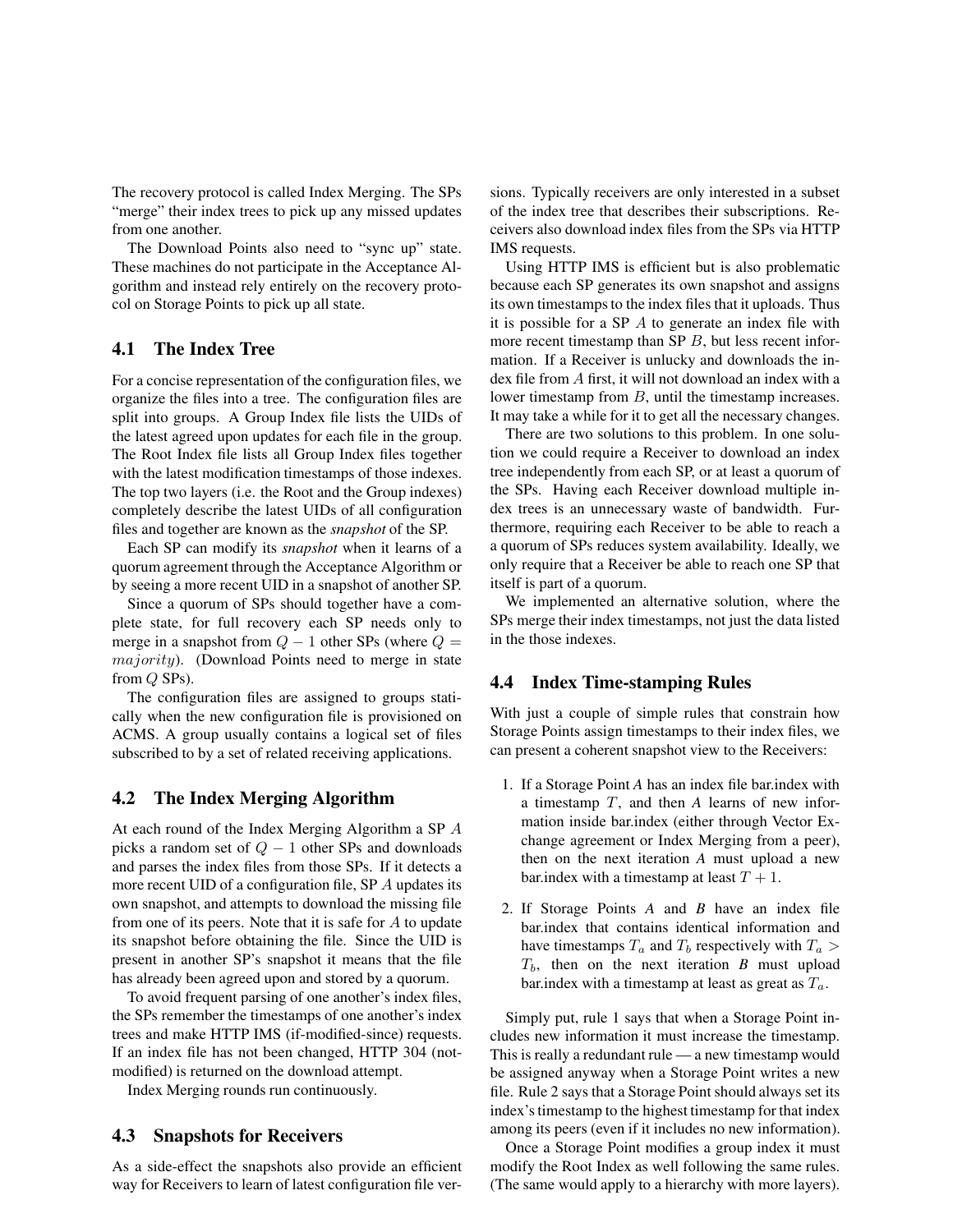We now show the correctness of this timestamping algorithm.

### **4.5 Timestamping Correctness**

Guarantee: If a Receiver downloads bar.index (index file for group bar) with a timestamp  $T_1$  from any Storage Point, then when new information in group bar becomes available all Storage Points will publish bar.index with a timestamp at least as big as  $T_1 + 1$ , so that the Receiver will quickly pick up the change.

*Proof:* Assume in steady state a set of k Storage Points 1...k each has a bar.index with timestamps  $T_1, T_2, ..., T_k$ sorted in non-decreasing order. (i.e.,  $T_k$  is the highest timestamp). When new information becomes available, then following rule 1 above, Storage Point  $k$  will incorporate new information and increase its timestamp to at least  $T_k + 1$ . On the next iteration, following rule 2, SPs 1...k – 1 will make their timestamps at least  $T_k + 1$ as well. Before the change, the highest timestamp for bar.index known to a Receiver was  $T_k$ . A couple of iterations after the new information becomes incorporated, the lowest timestamp available on any Storage Point is  $T_k + 1$ . Thus, a Receiver will be able to detect an increase in the timestamp and pick up a new index quickly.

### **5 Data Delivery**

In addition to providing high fault-tolerance and availability the system must scale to support download by thousands of Akamai servers. We naturally use the Akamai CDN (Content Distribution Network) which is optimized for file download. In this section we describe the Receiver process, its use of the hierarchical index data, and the use of the Akamai CDN itself.

## **5.1 Receiver Process**

Receivers run on each of over 15,000 Akamai nodes and check for message updates on behalf of the local subscribers.

A Subscription for a configuration file specifies the location of that file in the index tree: the root index, the group index that includes that file, and the file name itself. Receivers combine all local subscriptions into a subscriptions tree. (This is a subtree of the whole tree stored by the SPs.)

A Receiver checks for updates to the subscription tree by making HTTP IMS requests recursively beginning at the Root Index. If the Root Index has changed, Receiver parses the file, and checks whether any intermediate indexes that are also in the Receiver's subscription tree have been updated (i.e., if they are listed with a higher timestamp than previously downloaded by that

Receiver). If so, it stores the timestamp listed for that index as the "target timestamp," and keeps making IMS requests until it downloads the index that is at least as recent as the target timestamp. Finally it parses that index and checks whether any files in its subscription tree (that belong to this index) have been updated. If so the Receiver then tries to download a changed file until it gets one at least as recent as the target timestamp.

There are a few reasons why a Receiver may need to attempt multiple IMS requests before it gets a file with a target timestamp. First some Storage Points may be a bit behind with Index Merging and not contain the latest files. Second, an old file may be cached by the Akamai network for a short while. The Receiver retries its downloads frequently until it gets the required file. Once the Receiver downloads the latest update for a subscription, it places the data in a file on local disk and points a local subscriber to it.

The Receiver must know how to find the SPs. The Domain Name Service provides a natural mechanism to distribute the list of SPs' and DPs' addresses.

### **5.2 Optimized Download**

The Akamai network's support for HTTP download is a natural fit to be leveraged by ACMS for message propagation. Since the indexes and the configuration files are requested by many machines on the network, these files benefit greatly from the caching capabilities of the Akamai network.

First, Receivers running on colocated nodes are likely to request the same files, which makes it likely that the request is served from a neighboring cache in the local Akamai cluster. Furthermore, if the request leaves the cluster it will be directed to other nearby Akamai clusters which are also likely to have a response cached. Finally, if the file is not cached in another nearby Akamai cluster, the request goes through to one of the Storage Points. These cascading Akamai caches greatly reduce the network bandwidth required for message distribution and make pull-down propagation the ideal choice.

The trade-off of having great cacheability is the increased propagation delay of the messages. The longer the file is served out of cache, the longer it takes for the Akamai system to refresh cached copies. Since we are more concerned here with efficient rather than very fast delivery, we set a long cache TTL on the ACMS files, for example, 30 seconds.

As mentioned in section 2 we augment the list of SPs with a set of a few Download Points. Download Points provide an elegant way to alleviate bandwidth requirements from the SPs. As a result replication and recovery algorithms on the SPs experience less competition with the download bandwidth.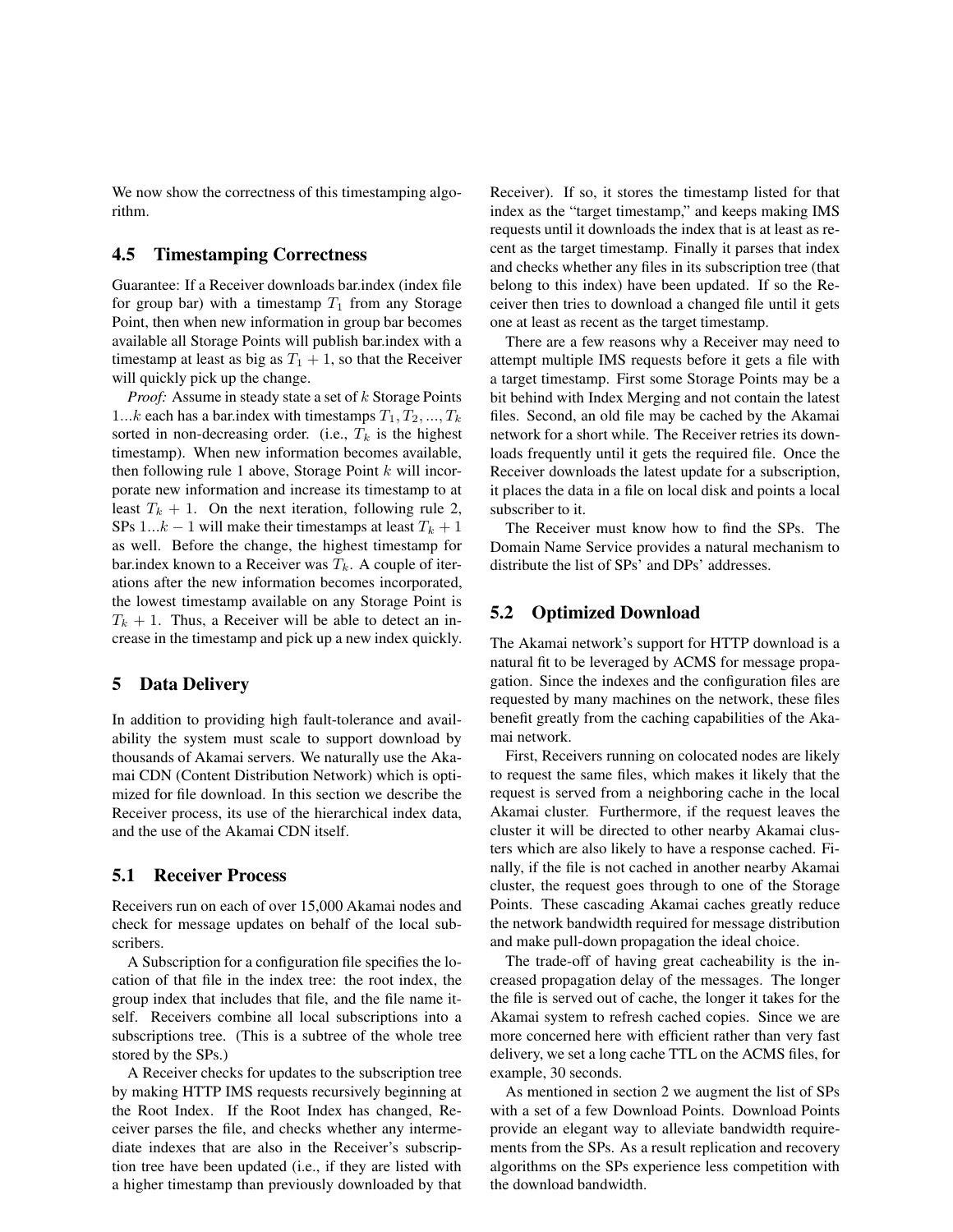#### **6 Operational Experience**

The design of ACMS has been an iterative process between implementation and field experience where our assumptions of persistent storage, network connectivity, and OS/software fault-tolerance were tested.

### **6.1 Earlier Front-End Versions**

Our prototype version of ACMS consisted of a single primary Accepting Storage Point replicating submissions to a few secondary Storage Points. Whenever the Accepting SP would lose connectivity to some of the Storage Points or experience a software or hardware malfunction the entire system would halt. It quickly became imperative to design a system that did not rely entirely on any single machine. We also considered a solution of using a set of auto-replicating databases. We encountered two problems. First, commercial databases would prove unnecessarily expensive as we would have to acquire licenses to match the number of customers using ACMS. More importantly, we required consistency. At the time we did not find database software that would deal with various Byzantine network failures. Although some academic systems were emerging that in theory did promise the right level of wide-area fault-tolerance we required a professional, field-tested system that we could easily tune to our needs. Based on our study of Paxos [16] and BFS [17] we designed a simpler version of decentralized quorum-based techniques. Similar to Paxos and BFS our algorithm requires a quorum. However, there is no leader to enforce strict ordering in VE as bounded re-ordering is permitted with non-competing configuration applications.

#### **6.2 Persistent Storage Assumption**

Storage Points rely on persistent disk storage to store configuration files, snapshots, and temporary VE vectors. Most hard disks are highly reliable, but guarantees are not absolute. Data may get corrupted, especially on systems with high levels of I/O. Moreover, if the operating system crashes before an OS buffer is flushed to disk, the result of the write may be lost.

After experiencing a few file corruptions we adopted the technique of writing out MD5 hash together with the file's contents before declaring a successful write. The hash is checked on opening the file. A Storage Point which detects a corrupted file will refuse to communicate with its peers and require an engineer's attention. Over the period of six months ending in February 2005, the NOCC [2] monitoring system has recorded 3 instances of such file corruption on ACMS.

Since ACMS runs automatic recovery routines replacing damaged or old hardware on ACMS is trivial. The SP process running on a clean disk quickly recovers all of the ACMS state from other SPs via Index Merging.

#### **6.3 Connected Quorum Assumption**

The assumption of a connected quorum turned out to be a very good one. Nonetheless, network partitions do occur, and the quorum requirement of our system does play its role. For the first 9 months of 2004 the NOCC monitoring system recorded 36 instances where a Storage Point did not have connectivity to a quorum due to network outages that lasted for more than 10 minutes. However, in all of those instances there was an operating quorum of other SPs that continued to accept submissions.

Brief network outages on the Internet are also common although they would generally not result in a SP losing connectivity to a quorum. For example, a closer analysis of ACMS logs over a 6 day period revealed two short outages within the same hour between a pair of SPs located in different Tier-1 networks. They lasted for 8 and 2 minutes respectively. Such outages emphasize the necessity for an ACMS-like design to provide uninterrupted service.

#### **6.4 Lessons Learned**

As we anticipated, redundancy has been important in all aspects of our system. Placing the SPs in distinct networks has protected ACMS from individual network failures. Redundancy of multiple replicas helped ACMS cope with disk corruption and data loss on individual SPs.

Even the protocols used by ACMS are in some sense redundant. The continuous recovery scheme (i.e., Index Merging) helps the Storage Points recover updates that they may miss during the initial replication and agreement phases of the Acceptance Algorithm. In fact, in some initial deployments Index Merging helped ACMS overcome some communication software glitches of the Acceptance Algorithm.

The back-end of ACMS also benefited from redundancy. Receivers begin their download attempt from nearby Akamai nodes, but can fail over to higher layers of the Akamai network if needed. This approach allows Receivers to cope with downed servers on their download path.

Despite the redundant and self-healing design sometimes human intervention is required. We rely heavily on the Akamai error reporting infrastructure and the operations of the NOCC to prevent critical failures of ACMS. Detection of and response to secondary failures such as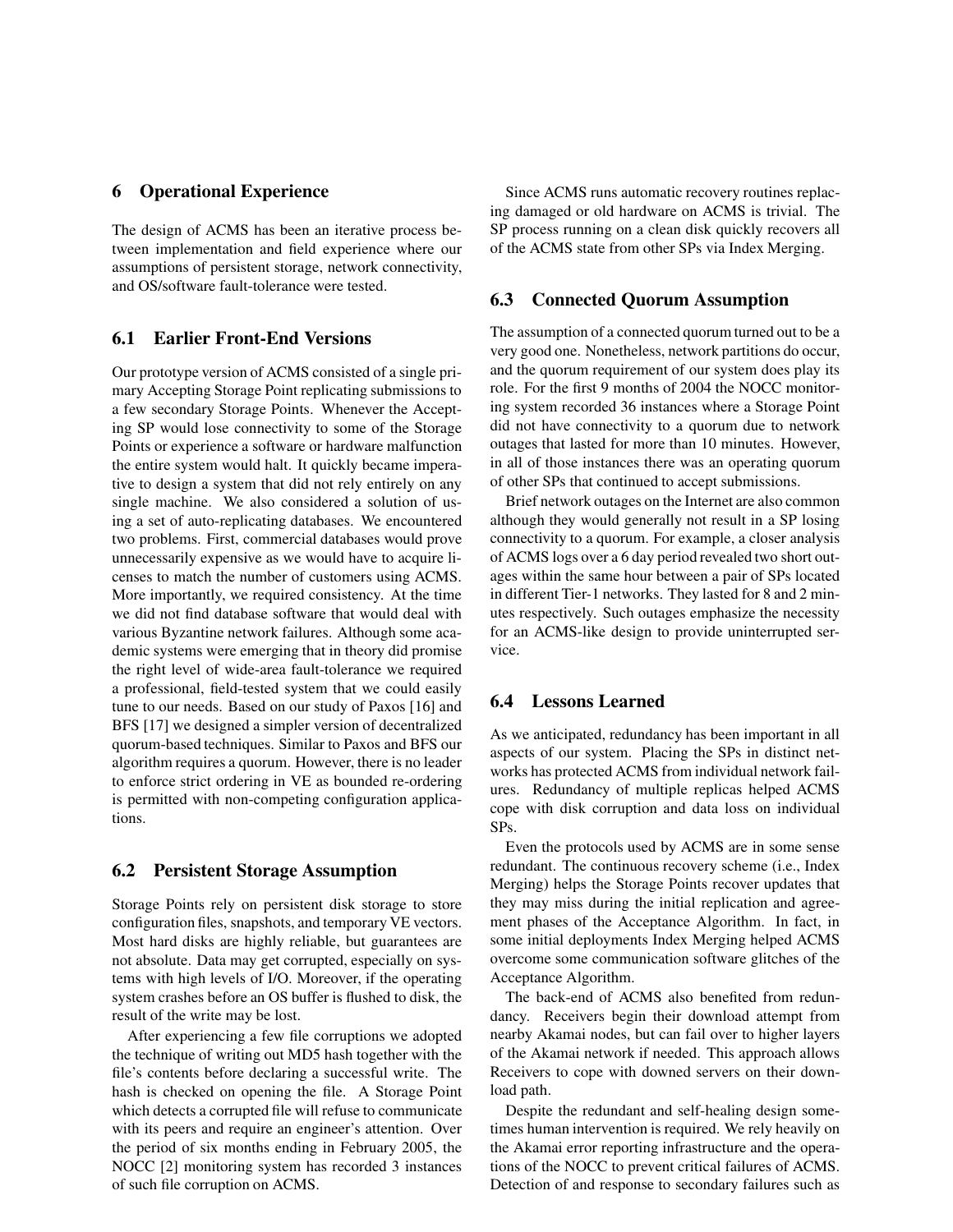individual SP corruption or downtime helps decrease the probability of full quorum failures.

## **7 Evaluation**

To evaluate the effectiveness of the system we gathered data from the live ACMS system accepting and delivering configuration updates on the actual Akamai network.

#### **7.1 Submission and Propagation**

First we looked at the workload of the ACMS front-end over a 48 hour period in the middle of a work week. There were 14,276 total file submissions on the system with five operating Storage Points. The table below lists the distribution of the file sizes. Submission of smaller files (under 100KB) were dominant, but files on the order of 50MB also appear about 3% of the time.

| size range                  | avg file sz              | distribution | avg.time(s) |
|-----------------------------|--------------------------|--------------|-------------|
| $0K-1K$                     | 290                      | $40\%$       | 0.61        |
| $1K-10K$                    | 3K                       | 26%          | 0.63        |
| 10K-100K                    | 22K                      | 23%          | 0.72        |
| $100K-1M$                   | 167K                     | 7%           | 2.23        |
| $1M-10M$                    | 1.8M                     | $1\%$        | 13.63       |
| 10M-100M<br>TT1.1.1.1.1.1.1 | 51M<br>$0.41 \pm 0.11$ . | 3%           | 199.87      |

The last column of the table shows the average submission time for various file sizes. We evaluated the "submission" time by measuring the period from the time an Accepting SP is first contacted by a publishing application, until it replies with "Accept." The submission time includes replication and agreement phases of the Acceptance Algorithm. The agreement phase for all files takes 50 milliseconds on average. For files under 100KB, all "submission" times are under one second. However, with larger files, replication begins to dominate. For example, for 50MB files, the time is around 200 seconds. Even though our SPs are located in Tier 1 networks they all share replication bandwidth with the download bandwidth from the Receivers. In addition, replication for multiple submissions and multiple peers is performed in parallel.

We also measured the total update propagation time from when many configuration updates were first made available for download through receipt on the live Akamai network for a random sampling of 250 Akamai nodes. Figure 2 shows the distribution of update propagation times. The average propagation time is approximately 55 seconds. Most of the delay comes from Receiver polling intervals and caching.

Figure 3 examines the effect of file size on propagation time. We have analyzed the mean and 95th-percentile delivery time for each submission in the test period. 99.95% of updates arrived within three minutes. The remaining 0.05% were delayed due to temporary network



Figure 2: Propagation time distribution for a large number of configuration updates delivered to a sampling of thousands of machines.

connectivity issues; the files were delivered promptly after connectivity was restored. These delivery times meet our objectives of distributing files within several minutes. The figure shows a high propagation time for especially small files. Although one would expect that the propagation time increases monotonically with the file size, CDN caching slows down files submitted more frequently. We believe that many smaller files are updated frequently on ACMS. As a result the caching TTL of the CDN is more heavily reflected in propagation delay.

The use of caching reduces bandwidth on the Storage Points anywhere from 90% to 99%, increasing in general with system activity and with the file size being pushed, allowing large updates to be propagated to tens of thousands of machines without significant impact on Storage Point traffic.

Finally to analyze general connectivity and the tail of the propagation distribution we looked at a propagation of short files (under 20KB) to another random sample of 300 machines over a 4 day period. We found that 99.8% of the time a file was received within 2 minutes from becoming available and 99.96% of the time it was received within 4 minutes.

## **7.2 Scalability**

We analyzed the overhead of the Acceptance Algorithm and its effect on the scalability of the front-end. Over a recent 6 day period we recorded 43,504 successful file submissions with an average file size of 121KB. In a system with 5 SPs, the Accepting SP needs to replicate data to 4 other SPs requiring 484 KBytes per file on average. The size of a VE message is roughly 100 bytes. With  $n(n - 1)$  VE messages exchanged per submission, VE uses 2 KB per file or 0.4% of the replication bandwidth.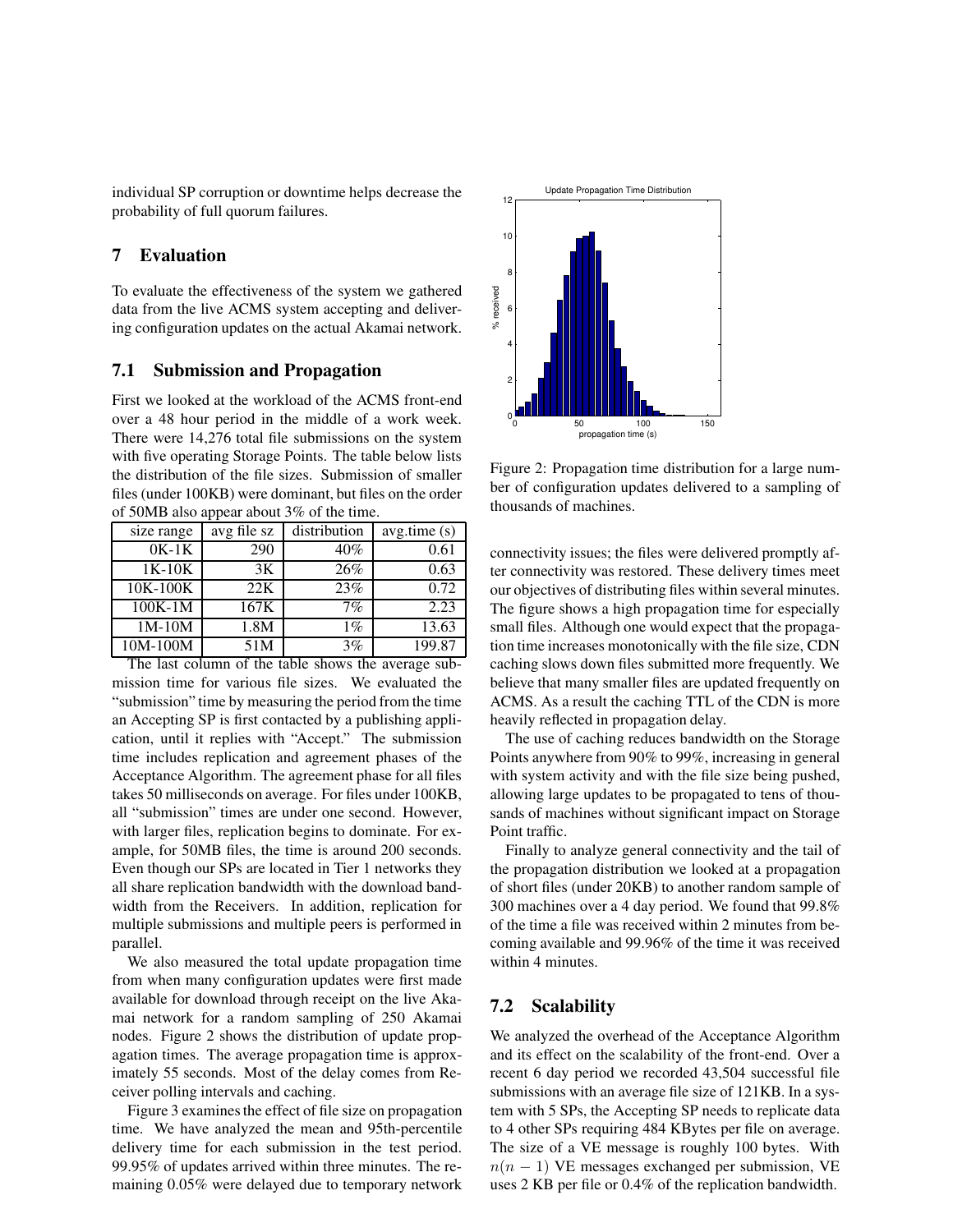

Figure 3: Propagation times for various size files. The dashed line shows the average time for each file to propagate to 95% of its recipients. The solid line shows the average propagation time.

For our purposes we chose 5 SPs, so that during a software upgrade of one machine the system cold tolerate one failure and still maintain a majority quorum of 3. Extending the calculation to 15 SPs, for example, with an average file size of 121 KB the system would require 1.7 MB for replication and 21KB for VE. The VE overhead becomes 1.2%, which is higher, but not significant.

Such a system is conceivable if one chooses not to rely on a CDN for efficient propagation, but instead offer more download sites (SPs). The VE overhead can be further reduced as described in section 3.5. However, the minimum bandwidth required to replicate the data to all 15 machines may grow to be prohibitive. In such a system one could still allow each Server to maintain all indexes, but split the actual storage into subsets based on some hashing function such as Consistent Hashing [4].

For ACMS choosing the Akamai CDN itself for propagation is the natural choice. The cacheability of the system grows as the CDN penetrates more ISP networks, and the system scales naturally with its own growth. Also, as the CDN grows the reachability of receivers inside more remote ISPs improves.

#### **8 Related Work**

#### **8.1 Fault Tolerant Replication**

Many distributed filesystems such as Coda [20], Pangea [21], and Bayou [22] store files across multiple replicas similar to the Storage Points of ACMS. Similar to ACMS' Index Merging these filesystems run recovery algorithms that synchronize the data among replicas, such as Bayou's anti-entropy algorithm. However, all of these systems attempt to improve the availability of data at the expense of consistency. The aim is to allow file operations to clients on a set of disconnected machines. ACMS, on the other hand must provide a very high level of consistency across the Akamai network and cannot allow a single SP to accept and upload a new update independently.

The two-phase Acceptance Algorithm used by ACMS is similar in nature to the Two Phase-Commit [12]. Twophase commit also separates a transaction phase from a commit phase, but its failure modes make it more suitable to a local environment.

The Vector Exchange (the agreement phase of our algorithm) was inspired by the concept of vector clocks introduced by Fidge [10] and Mattern [24] which are used to determine causality of events in a distributed system. Bayou also uses vectors to represent latest known commit sequence numbers for each server. In our algorithm, the vectors' contents are simply bits since each message only has two interesting states, known to a server or not. Each subsequent agreement is a separate "instance" of the protocol.

VE uses a quorum-based scheme similar to Paxos [16] and BFS [17]. Paxos defines quorum as strict majority while BFS defines it as "more than  $2/3$ ." VE allows "quorum" to be configurable as long as it is at least a majority. All these algorithms consider Byzantine failures and rely on persistent storage by a quorum to enable a later quorum to recover state. This strong property precludes scenarios allowed by a simpler two phase commit protocol for a minority of partitioned replicas to commit a transaction. Other quorum systems include weighted voting [11] and hierarchical quorum consensus [15].

At the same time VE is simpler than Paxos and BFS and does not implement a full Byzantine Fault-Tolerance. It does not require an auxiliary protocol to determine a leader or a *primary* as in Paxos or BFS respectively. This relaxation stems from the nature of ACMS applications where only a single or redundant writers exist for each file and thus, some bounded reordering is permissible as explained in section 3.4.2. No leader is enforcing ordering.

OceanStore [31] is an example of a storage system that implements Byzantine Fault-Tolerance to have replicas agree on the order of updates that originate from different sources. ACMS, on the other hand must complete "agreement" at the time of an update submission. This is primarily due to the important aspect of the Akamai network where an application that publishes a new configuration file must know that the system has agreed to upload and propagate the new update. (Otherwise it will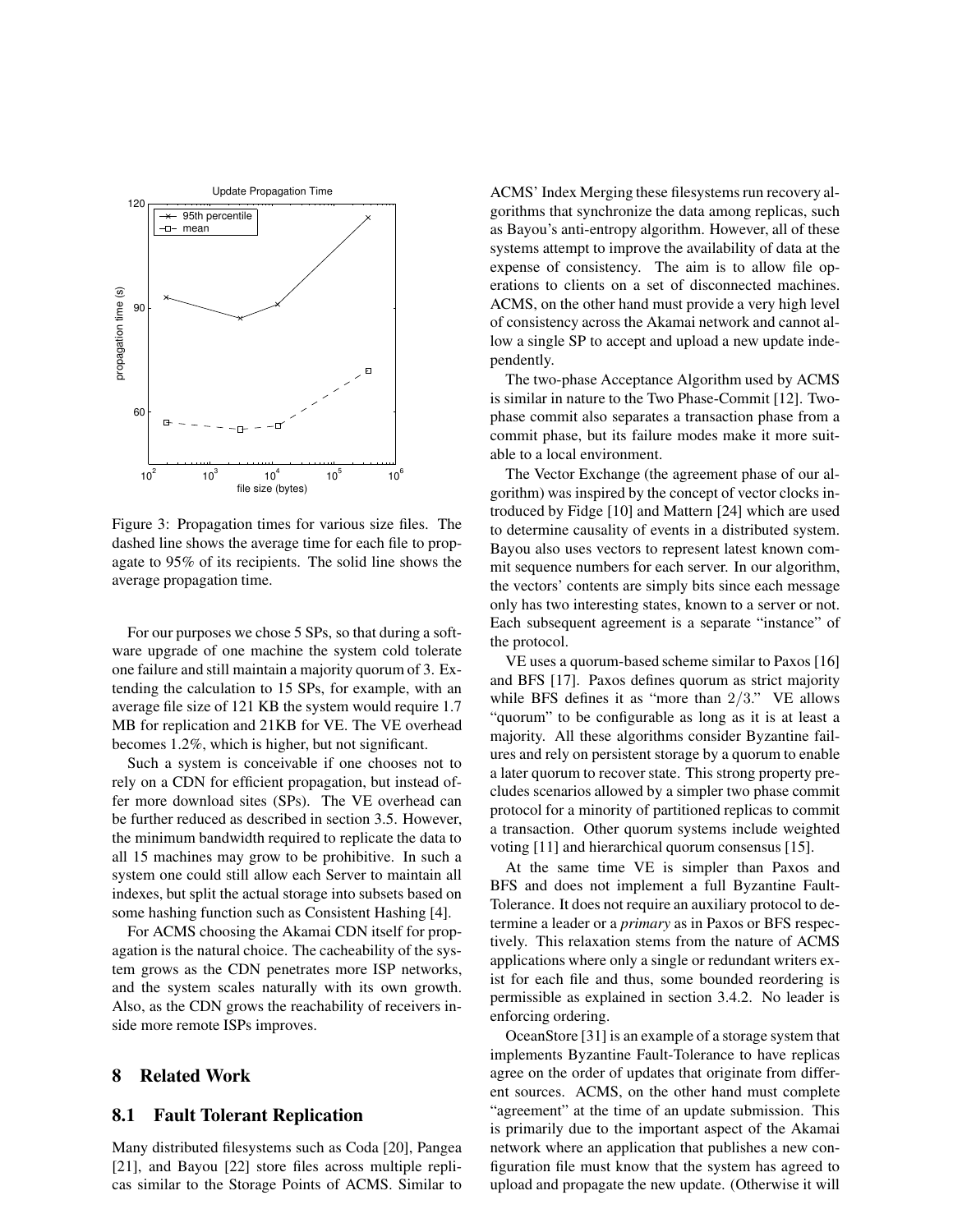keep retrying.)

## **8.2 Data Propagation**

Similar to multicast [9], ACMS is designed to deliver data to many widely dispersed nodes in a way that conserves bandwidth. While ACMS takes advantage of the Akamai Network optimizations for hierarchical file caching, multicast uses proximity of network IP addresses to send fewer IP packets. However, due to the lack of more intelligent routing infrastructure between major networks on the Internet, it is virtually impossible to multicast data across these networks.

To bypass the Internet routing shortcomings many application-level multicast schemes based on overlay networks were proposed: CAN-Multicast [27], Bayeux [34], and Scribe [29] among others [14] [7]. These systems leverage communication topologies of P2P overlays such as CAN [26], Chord [30], Pastry [28], Tapestry [33]. Unlike ACMS, these systems create a propagation tree for each new source of the multicast, incurring an overhead. As shown in [5], using these systems for multicast is not always efficient. In our system on the other hand, once the data is injected into ACMS, it is available for download from any Storage or Download Point, and propagates down the tree from these distinct well-connected sources. The effect of the overlay networks used in reliable multicasting networks [23], [6] is replaced by cooperating caches in our system.

ACMS is similar to Messaging Oriented Middleware (MOM) in that it provides persistent storage and asynchronous delivery of updates to subscribers that may be temporarily unavailable. Common MOMs include Sun's JMS [32], IBM's MQSeries [13], Microsoft's MSMQ [25], and the like. These system usually contain a server that persists the messaging "queue" which helps deal with crash recovery, but does create a single point of failure. The distributed model of ACMS storage, on the other hand, helps it tolerate multiple failures or partitions.

## **8.3 Software Updates**

Finally, we compare a complete ACMS with existing software update systems. LCFG [35] and Novadigm [36] create systems to manage desktops and PDAs across an enterprise. While these systems scale to thousands of servers they usually span a single or a few enterprise networks. ACMS, on the other hand delivers updates across multiple networks for critical customer-facing applications. As a result ACMS focuses on a highly faulttolerant storage and efficient propagation.

Systems that deliver software, like Windows Updates [37] target a much larger set of machines than found in the Akamai network. However, polling intervals for such updates are not as critical. Some Windows users take days to activate their updates while each Akamai node is responsible for serving requests to tens of thousands of users and thus must synchronize to the latest updates very efficiently. Moreover, systems such as Windows Updates use a rigorous, centralized process to push out new updates. ACMS accepts submissions from dynamic publishers dispersed throughout the Akamai network. Thus, highly fault-tolerant, available, and consistent storage of updates is required.

### **9 Conclusion**

In this paper we have presented the Akamai Configuration Management System that successfully manages configuration updates for the Akamai network of 15,000+ nodes. Through the use of simple quorum-based algorithms (Vector Exchange and Index Merging), ACMS provides highly available, distributed, and fault-tolerant management of configuration updates. Although these algorithms are based on earlier ideas, they were particularly adapted to suit a configuration publishing environment and provide high level of consistency and easy recovery for the ACMS' Storage Points. These schemes offer much flexibility and may be useful in other distributed systems.

Just like ACMS, any other management system could benefit from using a CDN such as Akamai's to propagate updates. First, a CDN managed by a third party offers a convenient overlay that can span thousands of networks effectively. A solution such as multicast requires much management and simply does not scale across different ISPs. Second, a CDN's caching and reach will allow the system to scale to hundreds of thousands of nodes and beyond.

Most importantly we have presented valuable lessons learned from our operational experience. Redundancy of machines, networks, and even algorithms helps a distributed system such as ACMS cope with network and machine failures, and even human errors. Despite 36 network failures that we recorded in the last 9 months, that affected some ACMS Storage Points, the system continued to operate successfully. Finally, active monitoring of any critical distributed system is invaluable. We relied heavily on the NOCC infrastructure to maintain a high level of fault-tolerance.

## **Acknowledgements**

We would like to thank William Weihl, Chris Joerg, and John Dilley among many other Akamai engineers for their advice and suggestions during the design. We want to thank Gong Ke Shen for her role as a developer on this